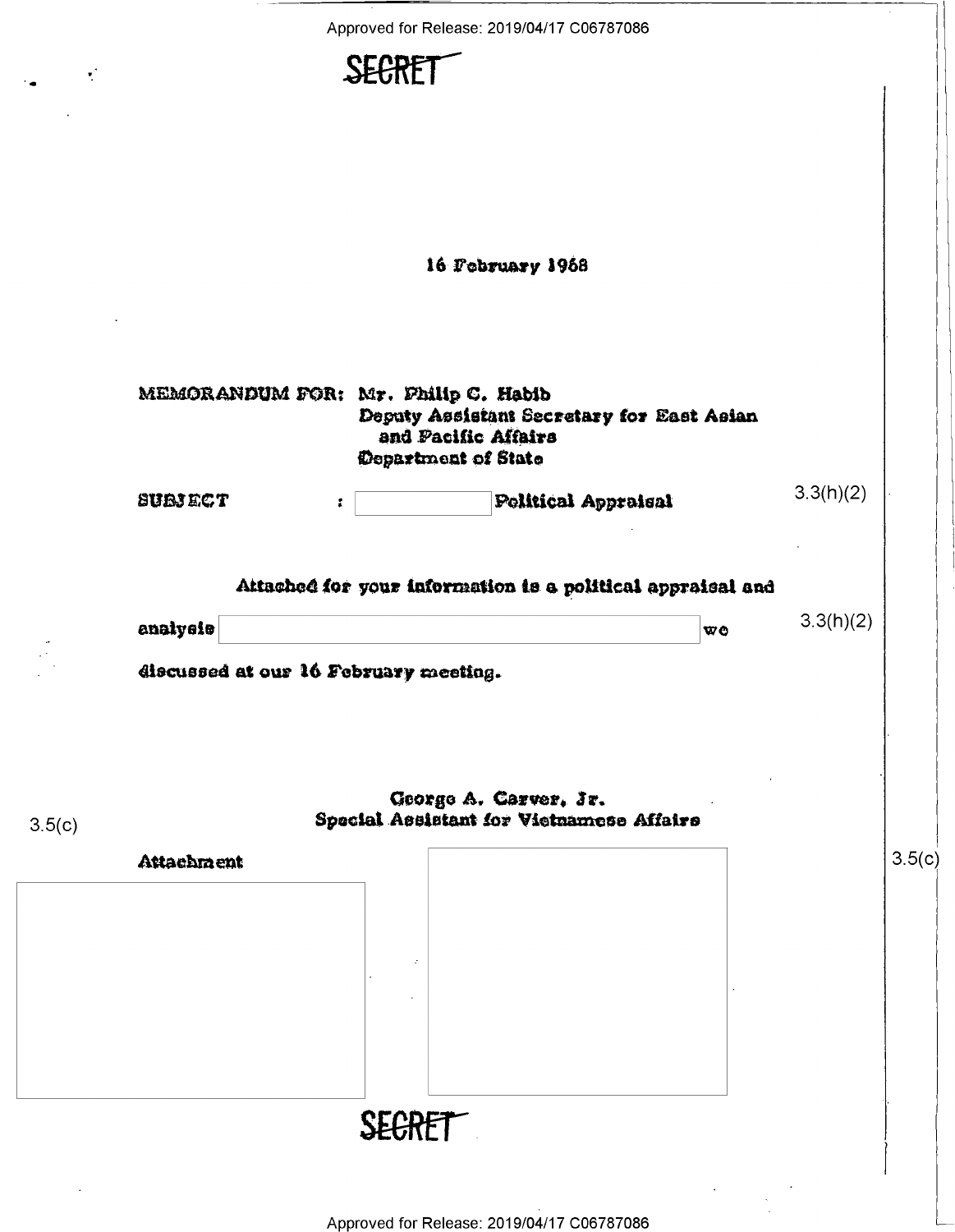. Approved for Release: 2019/04/17 C06787086

 $3.3(h)(2)$ 



1. There appears to be fairly widespread appreciation in political circles in Saigon that a unique and promising moment is at hand in the wake of the Viet Cong's Tet offensive. Amid the devastation and hardship, a spirit of new resolution to resist the Communist apparatus is abroad. It is coupled with<br>a discernible, if still faint pulsation toward unity among many persons and groups heretofore keener on competition for power and publicity than coherence in the national interest.

2. This is not to suggest that the unifying elements are stronger than the persisting dividers, but they are newly in evidence. If imaginatively and aggressively nourished, while at the same time accommodating to the aggravating realities of this body politic. the promise of the moment can be at least partially realized. In assessing this prospect and in our anxiety for progress in political Vietnam, we would point out that the South Vietnamese people and their government have undergone a traumatic experience of sorts during the past two weeks. They have been affected. changed in some ways, but not transformed.» The following paragraphs will perhaps illustrate.

3. There are three separate (or at least separable), concentric circles of action being played out in the arena of what may be called the popularization or, as we prefer, the politicalization of the reaction to the Viet Cong's Tet offensive:

a. The mobilization of non-governmental organizational energies in support of the relief and recovery program.

b. The formation of a broad, representative national political front specifically dedicated to fight the Viet Cong and to support the GVN in this particular endeavor.

c. The organization of the population, primarily in the cities but hopefully also in the towns, for purposes of control, information, early warning, self-defense including some system of arming the citizens. '

4. As of 1800 hours in Saigon on 15 February, the situation in each of the above circles is as described below:

5. Relief support:

a. The Ministry of Social Welfare and Refiggees has sent a. message of thanks to 37 organizations assisting in the emergency

**SHHHT**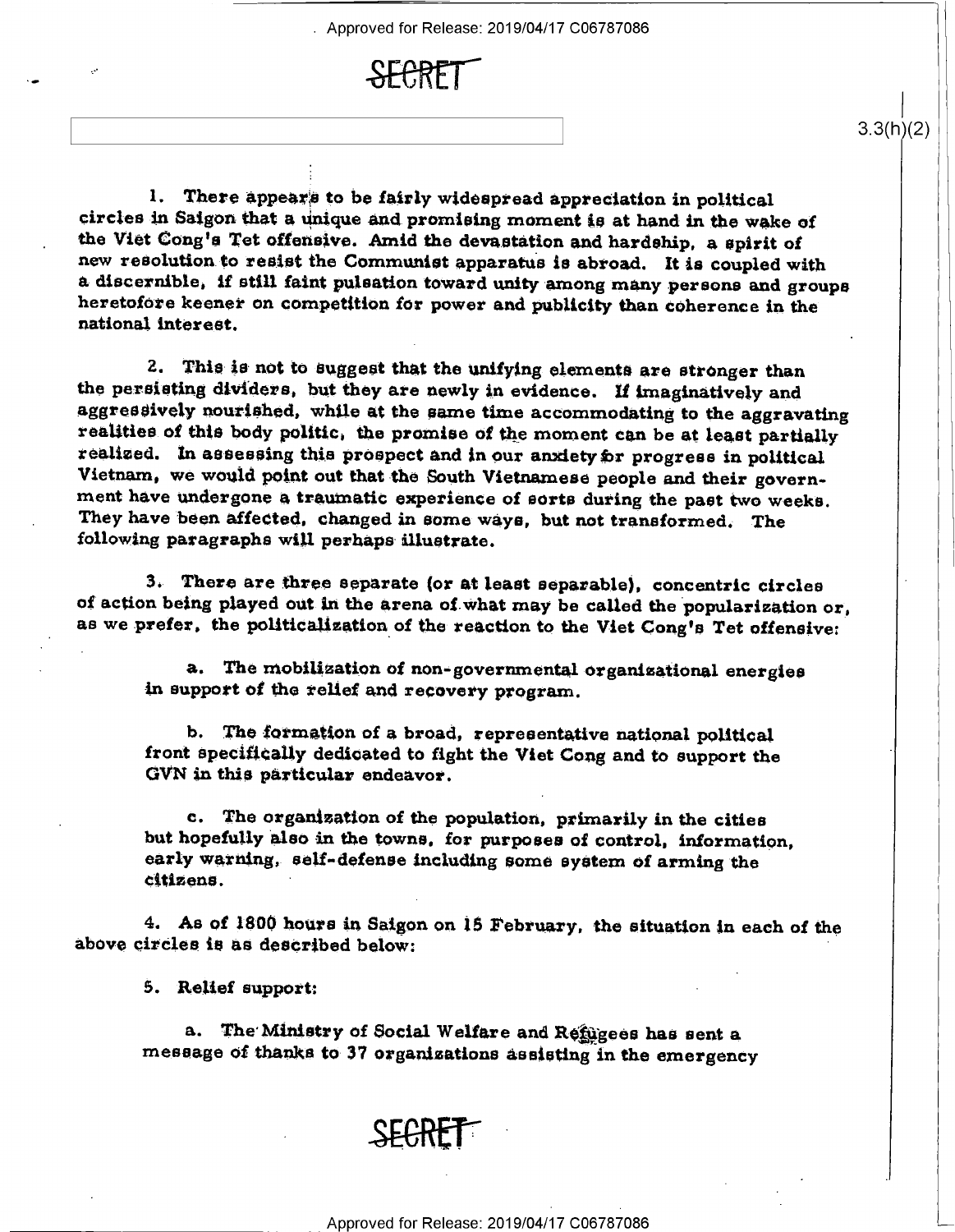

effort of relief and recovery. We have direct knowledge of the activities of organizations in the labor, youth and religious sectors. There is little question that considerable activity ensues.

b. There is also no doubt that the GVN failed to exploit the political and psychological potential inherent in the strong impulse to cooperate which manifested itself in the days immediately after<br>the assault. Offers to help were deflected or initially ignored. A common and structured effort by the popular groups was not organized.

c. On the other hand, many statements have been issued and given radio and press publicity here. Groups which are active have undoubtedly derived satisfaction from their participation and have been given GVN supplies of one kind or another.

d. President Nguyen Van Thieu stated his intention to call in individual political and religious leaders, obtain assurances of cooperation and eventually convene a "congress of notables. " No action has been taken by Thieu to form either a council or a congress. Although the most dramatic moment for such a convocation has passed, it is not too late for action in this area based on the participating groups.

 $3.3(11)(2)$ 

## 6. A political front:

 $\mathcal{L}$ 

¢-

 $\bullet$ 

J... .=-1'

a. Pre-Tet political development was momentarily suspended. Neither the Upper or Lower House have had time or mental energy for new bloc building (or bloc demolition). Nguyen Van Huong's cadre-contacting was necessarily halted pending a return to greater normalcy.

b. New initiatives are tied to the crisis and the resultant anti-Viet Cong momentum. One behind-the-scenes catalyst is Dang Duc Khoi, Ky's Special Assistant. The core element of this effort (the